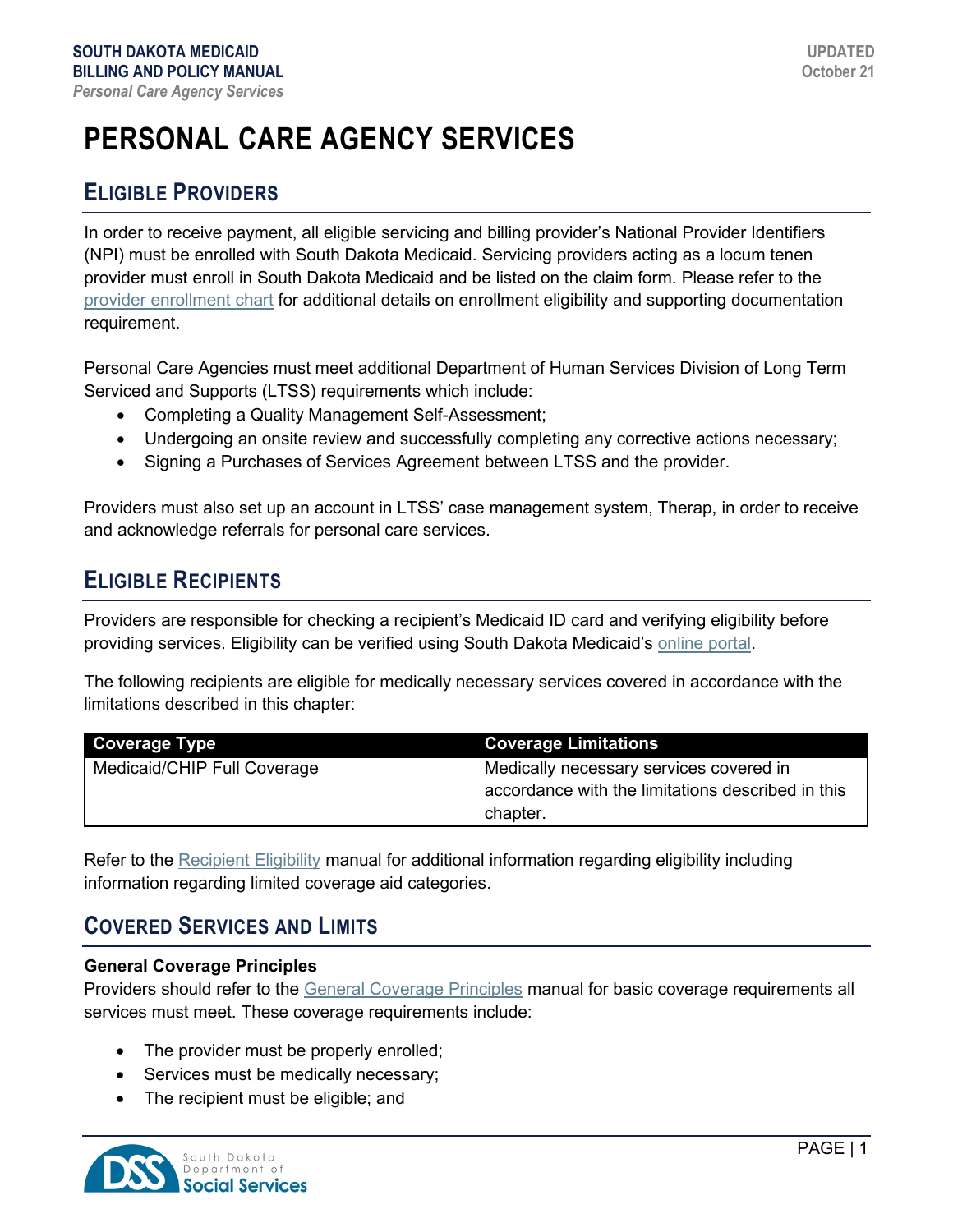#### **SOUTH DAKOTA MEDICAID BILLING AND POLICY MANUAL** *Personal Care Agency Services*

**UPDATED October 21**

• If applicable, the service must be prior authorized.

The manual also includes non-discrimination requirements providers must abide by.

#### **Needs Assessment**

In order for a recipient to receive personal care services, the recipient must have an assessment to determine his or her need for personal care services. The needs assessment is conducted by the Department of Human Services, Division of Long Term Services and Supports (LTSS). The needs assessment is based on information provided by the individual in the following areas:

- Cognition;
- Communication and vision;
- Mood and behavior:
- Psychosocial well-being;
- Functional status;
- Continence;
- Disease and diagnoses;
- Health conditions;
- Oral and nutritional status;
- Skin condition:
- Medications;
- Treatment and procedures;
- Social supports; and
- Environment.

[LTSS encourages providers to review SDCL Ch. 36-9](http://sdlegislature.gov/Statutes/Codified_Laws/DisplayStatute.aspx?Type=Statute&Statute=36-9) to determine when authorized services must be delivered by a licensed nurse.

#### **Service Plan**

LTSS develops a service plan for each individual eligible for personal care services. The plan is based on the individual's needs assessment and contains items such as the following:

- The reason for the service request;
- The number of personal care service hours assigned to the individual;
- The personal care services needed; and
- The individual's responsibilities.

#### **Covered Personal Care Services**

Personal care services are limited to medically necessary services contained in the recipient's service plan and provided in a home or community based location. Personal care services covered are limited to the following:

- Basic personal care and grooming, including bathing, shaving, dressing, and assisting the recipient with hair and teeth care;
- Assistance with bladder or bowel requirements, which does not include administration of a bowel program;

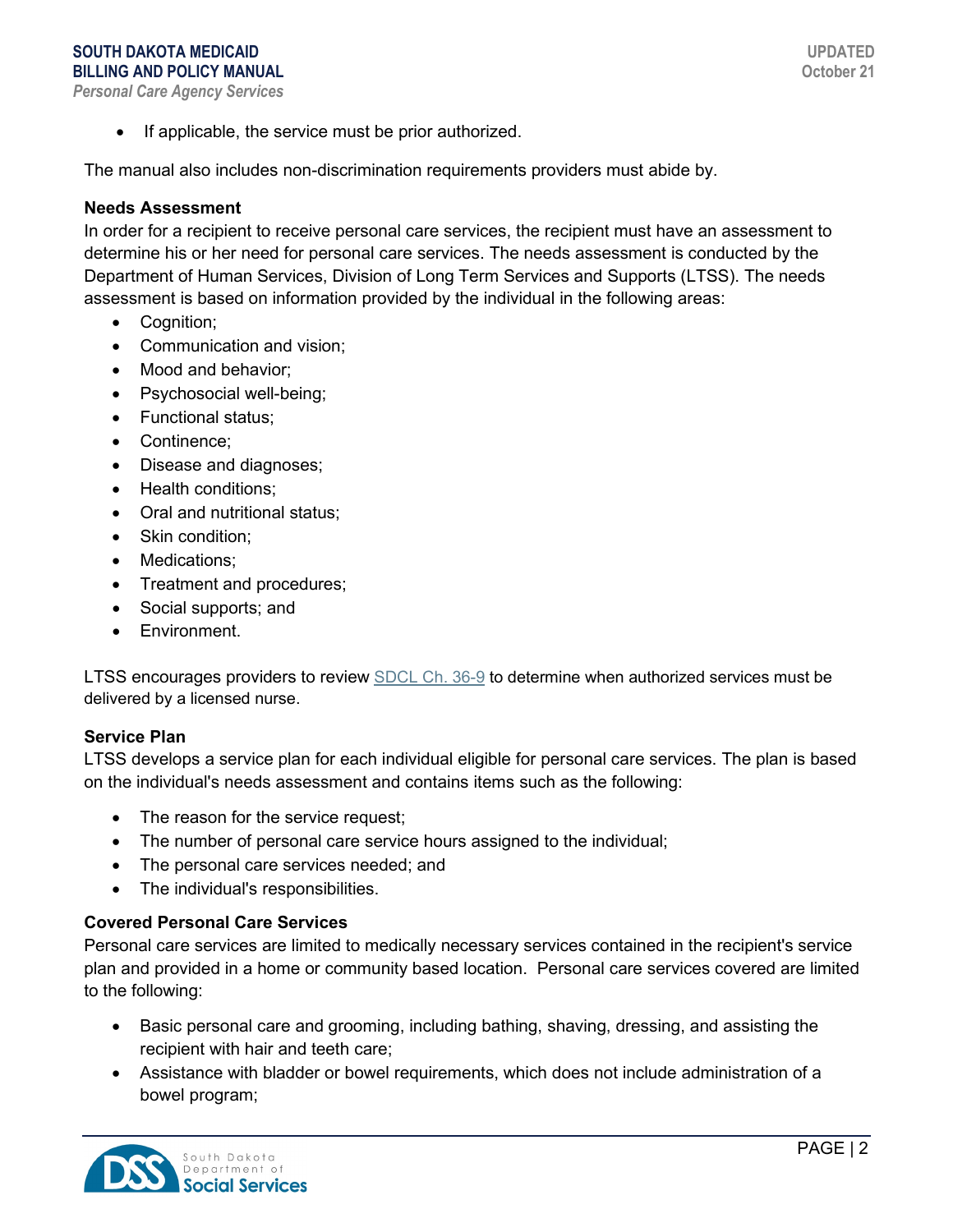- Assisting the patient with medications which are ordinarily self-administered;
- Assistance with food, nutrition, and diet activities if they are incidental to a medical need;
- Performing those household services, if related to a medical need, that are essential to the patient's health and comfort in the patient's residence; or
- Maintenance nursing prescribed by a physician.

A home or community based location does not include a hospital, penal institution, detention center, school, nursing facility, assisted living center, congregate facility where services are available, other types of group settings, intermediate care facility for individuals with intellectual disabilities, or an institution which treats individuals for mental diseases.

#### **Hours Limitation**

A recipient is limited to 500 hours of agency based personal care services in a plan year (July 1 – June 30). This limit does not apply to recipients age 20 or younger. If a recipient is eligible for a home and community-based services waiver and has an assessed need for more than 500 hours, additional units may be authorized under the applicable waiver program.

#### **Discontinuance of Services**

LTSS may discontinue personal care agency services for a recipient when the cost of providing care exceeds the cost of institutional care, the recipient can no longer benefit from the services provided, or the recipient's or the provider's health or safety would be jeopardized if the services were continued. When LTSS determines that services to a recipient must be discontinued, the provider will be notified as soon as possible.

The provider must have a policy for discharge of recipients that are determined ineligible or the provider can no longer serve. When a provider determines services to a recipient must be discontinued by their agency, the provider must notify LTSS at least 30 days before the recipient is discharged, unless the recipient's home constitutes an unsafe environment for provider staff and/or the recipient. The notice must be in writing and must specify the reason for discharge in accordance with the provider's discharge policy. Specific reasons for discontinuing services include the following:

- The recipient's medical needs may require daily nursing. Indications are the recipient is experiencing falls, is failing to take needed medication, is suffering from uncontrolled tuberculosis or antibiotic-resistant organisms, or two people are needed to move the recipient;
- The recipient is sexually harassing, verbally abusive, threatening, or combative towards the person delivering services;
- The recipient's care plan exceeds the limits of the in-home care limits;
- The recipient's living environment presents health and fire hazards or unsafe conditions for the person delivering services;
- The recipient's family and individuals from other support systems have discontinued providing care or are unable to provide the care needed;
- The recipient is not in compliance with the case service plan;
- The recipient's cognitive ability is limited to the extent that the recipient is not oriented to person, place, or time;
- The recipient is not capable of self-preservation in an emergency;

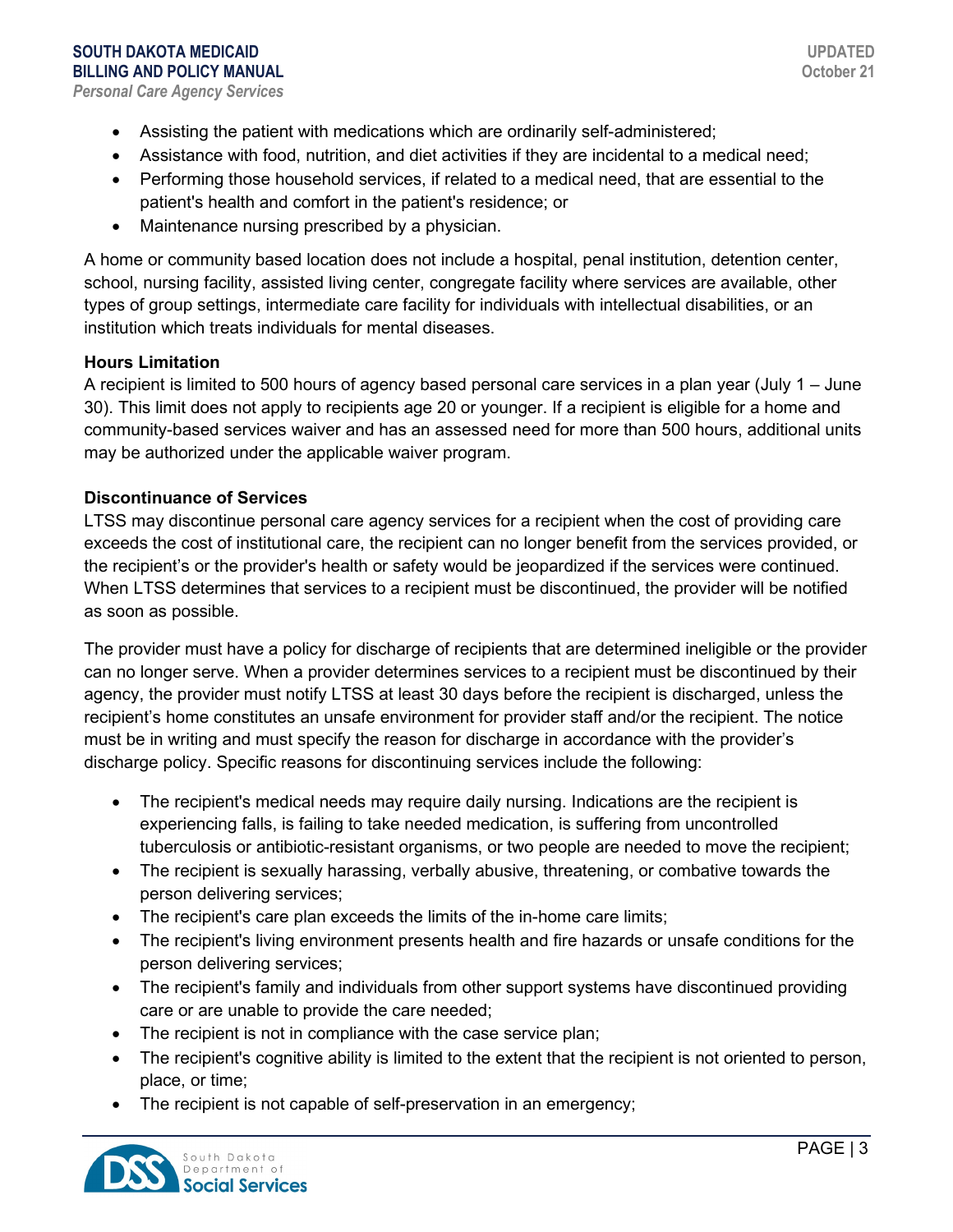- The recipient's condition has improved and no longer meets program eligibility;
- The recipient failed to contribute to the program as required;
- The recipient refuses to allow the service provider on the premises;
- The recipient or others in the household are under the influence of drugs or alcohol; or
- The recipient has pornographic materials exhibited in the home.

## **NON-COVERED SERVICES**

#### **General Non-Covered Services**

Providers should refer to [ARSD 67:16:01:08](http://sdlegislature.gov/rules/DisplayRule.aspx?Rule=67:16:01:08) or the [General Coverage Principles](https://dss.sd.gov/docs/medicaid/providers/billingmanuals/General/General_Coverage_Principles.pdf) manual for a general list of services that are not covered by South Dakota Medicaid.

Personal care services cannot be provided by a recipient's family member or other legally responsible person. A legally responsible person includes parents of minor children or a spouse.

## **DOCUMENTATION REQUIREMENTS**

#### **General Requirements**

Providers must keep legible medical and financial records that fully justify and disclose the extent of services provided and billed to South Dakota Medicaid. These records must be retained for at least 6 years after the last date a claim was paid or denied. Please refer to the [Documentation and Record](https://dss.sd.gov/docs/medicaid/providers/billingmanuals/General/Documentation_and_Records.pdf)  [Keeping](https://dss.sd.gov/docs/medicaid/providers/billingmanuals/General/Documentation_and_Records.pdf) manual for additional requirements.

#### **Electronic Visit Verification (EVV) Requirements**

Personal Care Services must comply with federal Electronic Visit Verification (EVV) requirements. Provider's may utilize the State's EVV system. There is no cost to the provider to utilize the State's system. If the provider determines utilization of the State's EVV system is not feasible, the provider may complete the Provider Request for Approval for Alternative IT System for Electronic Visit Verification (EVV) form. Email Misty Black Bear at [Misty.BlackBear@state.sd.us](mailto:Misty.BlackBear@state.sd.us) to obtain the form. If an alternative IT system is approved, the provider must ensure the minimum EVV requirements are met. EVV requirements include the type of service performed, the individual receiving the service, the date of the service, the location of service delivery, the individual providing the service, and the time the service begins and ends.

### **REIMBURSEMENT AND CLAIM INSTRUCTIONS**

#### **Timely Filing**

South Dakota Medicaid must receive a provider's completed claim form within 6 months following the month the service was provided. Requests for reconsiderations will only be considered if they are received within the timely filing period or within 3 months of the date a claim was denied. The time limit may be waived or extended by South Dakota Medicaid in certain circumstances. Providers should refer to the [General Claim Guidance](https://dss.sd.gov/docs/medicaid/providers/billingmanuals/General/General_Claim_Guidance.pdf) manual for additional information.

#### **Third-Party Liability**

Medicaid recipients may have one or more additional source of coverage for health services. South

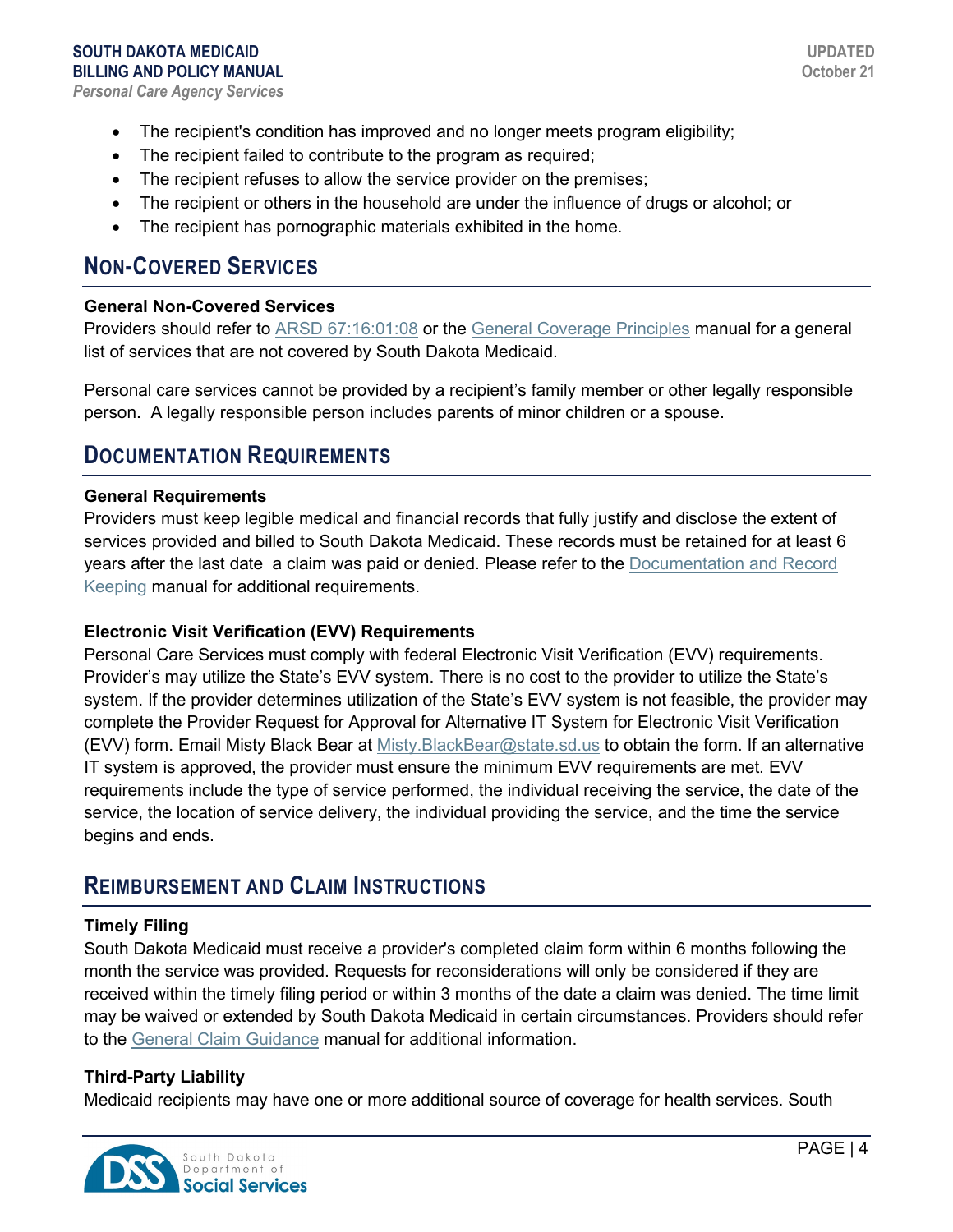Dakota Medicaid is generally the payer of last resort, meaning Medicaid only pays for a service if there are no other liable third-party payers. Providers must pursue the availability of third-party payment sources and should use the Medicare Crossover or Third-Party Liability billing instructions when applicable. Providers should refer to the [General Claim Guidance](https://dss.sd.gov/docs/medicaid/providers/billingmanuals/General/General_Claim_Guidance.pdf) manual for additional information.

#### **Reimbursement**

Payment for services will be the lower of the provider's usual and customary charge or the rate listed on the Personal Care Agency [fee schedule.](https://dss.sd.gov/medicaid/providers/feeschedules/dss/)

#### **Claim Instructions**

Services must be billed on a CMS 1500 claim form or via an 837P electronic transaction. Refer to our [website](https://dss.sd.gov/medicaid/providers/billingmanuals/) for detailed billing instructions. A provider must submit claims at the provider's usual and customary charge.

#### **HCPCS**

Services should be billed for using the applicable HCPCS code list below:

- S5130 Homemaker services
- T1019 Personal care services
- T1000 Maintenance nursing

### **DEFINITIONS**

- 1. "Activities of daily living," tasks performed routinely by a person to maintain physical functioning and personal care, including transferring, moving about, dressing, grooming, toileting, and eating;
- 2. "Economic resources," the recipient's own resources together with other types of assistance, financial or otherwise, which are available to a recipient and would help maintain the recipient in the recipient's own home;
- 3. "Maintenance nursing," periodic evaluation and counseling by a licensed nurse to promote and maintain the individual's optimal health. Maintenance nursing may include injections, monitoring and setting up medications, physical assessments, monitoring patient status, foot care, drawing blood, changing dressing, and health education;
- 4. "Personal adjustment," the mental or emotional state of well-being of a recipient on a continuum from good to poor. Poor personal adjustment may include problems with sleeping, difficulty in expressing feelings, unhappiness, or depression;
- 5. "Personal care provider," an agency incorporated in South Dakota which has a contract with the department to provide personal care services in the recipient's place of residence;
- 6. "Personal care services," medically necessary services in the recipient's case service plan described in [ARSD 67:16:24:03.03](http://sdlegislature.gov/Rules/DisplayRule.aspx?Rule=67:16:24:03.03) that are provided by an individual who is qualified to provide